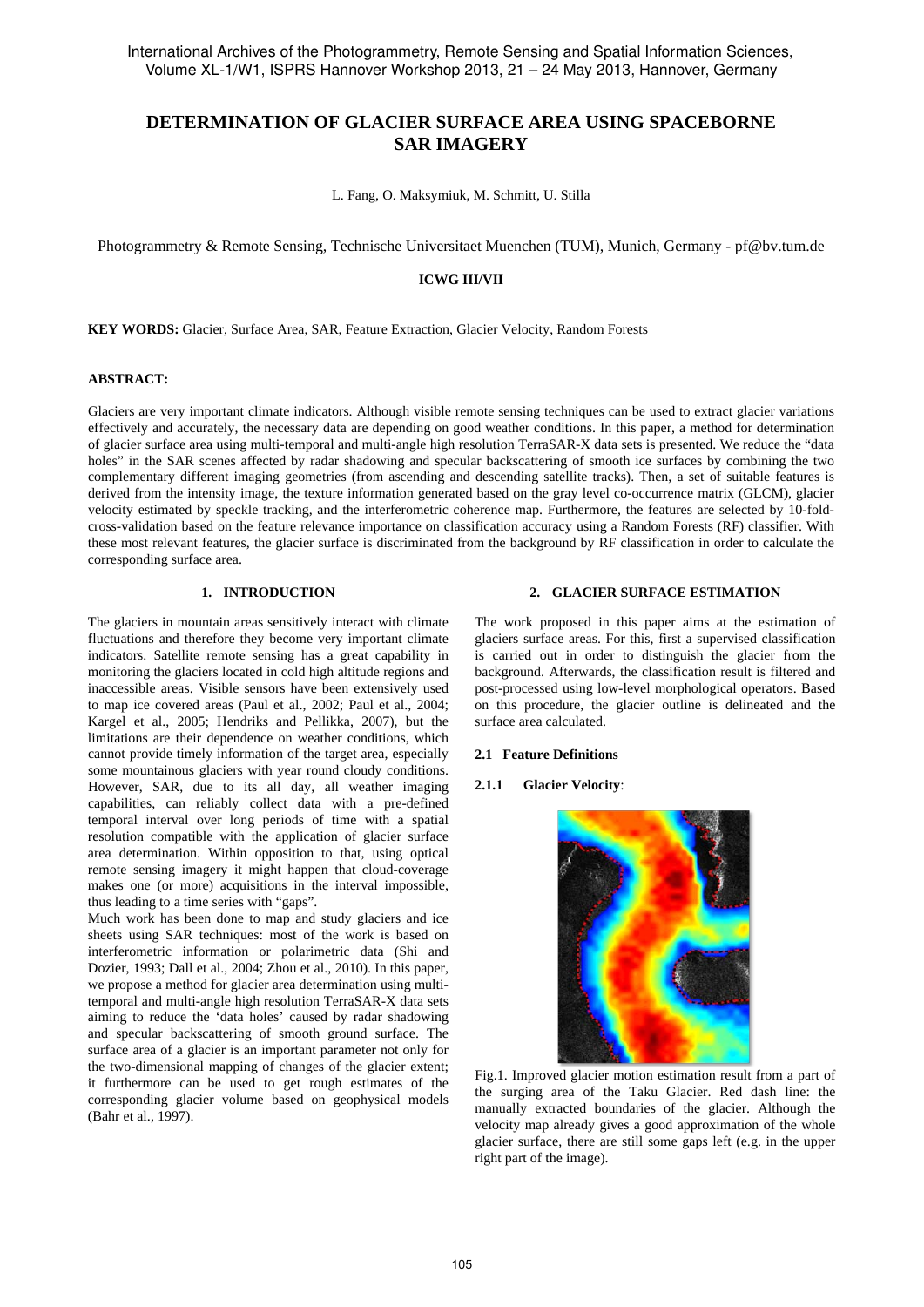# International Archives of the Photogrammetry, Remote Sensing and Spatial Information Sciences, Volume XL-1/W1, ISPRS Hannover Workshop 2013, 21 – 24 May 2013, Hannover, Germany

The glacier velocity, an important control parameter determining the mass balance, is a crucial feature that discriminates the glacier from the surrounding, non-moving, environment. The glacier motion maps utilized for the work described in this paper are obtained by speckle tracking based on cross-correlation of the intensity images. However, many 'data holes' appear in these motion if they are generated from SAR pairs imaged from just ascending or just descending satellite tracks: On the one hand, mountainous terrain is affected by radar shadowing, on the other hand smooth ice surfaces cause specular backscattering such that no signal is returned. Thus, based on multi-temporal and multi-angle SAR images (at least 4 scenes with 2 from ascending track and 2 from descending track), the motion maps derived from both imaging geometries are fused using a probabilistic graphical model for improving the estimation coverage and accuracy. The possibility to include context knowledge into the probabilistic graphical model furthermore helps to make the results more reasonable concerning ice physics. The potential for the improvement of ice motion estimation has already been shown in (Fang et al., 2013). Figure 1 shows the final velocity estimation result from a part of the surging area of the Taku Glacier. It is supposed that the velocity information should be a very good indicator for discriminating the glacier from the nonmoving scene content (e.g., mountain area).

**2.1.2 Coherence Map**: The interferometric coherence map is generated by using two TerraSAR-X repeat cycle scenes acquired in same imaging geometries (either both ascending or both descending). As the moving glacier shows strong temporal decorrelation leading to low coherence values, the coherence map can be an important indicator for glacier classification.

**2.1.3 Texture Information**: Texture is one of the important characteristics used in image classification. The second-order gray-level co-occurrence matrix (GLCM) proposed by Haralick (1979) is a well proved effective approach to analyzing image texture features. The GLCM approach to texture analysis is based on the conjecture that the texture information in an image is contained in the overall or average spatial relationship between the gray tones of the image.

In this work, the GLCM of each pixel is generated by 4 directions comparing its 14 neighbourhoods which surround this centre pixel. Afterwards, 4 features are derived from the GLCM: contrast, correlation, energy and homogeneity, which are calculated by

Contrast:  
\n
$$
\sum_{i,j} (i-j)^2 p(i,j)
$$
\n(1)

2) Correlation:  $\sum_{i,j}$  $\sum \frac{(i - \mu i)(j - \mu j)p(i, j)}{\sigma \sigma}$  (2) σ σ

, *i j*

 $1)$ 

 $3)$ 

$$
\begin{array}{ll}\n & o_i o_j \\
\text{Energy:} \\
& \sum p(i, j)^2\n \end{array} \n \tag{3}
$$

4) Homogeneity:  
\n
$$
\sum_{i,j} \frac{p(i,j)}{1+(i-j)^2}
$$
\n(4)

Then, also the mean and standard deviation values of the 4 calculations from 4 different directions of these 4 features are calculated, such that finally 8 texture features are defined to be used in the experiments. Much of the glacier surface area is featured by characteristic textures (e.g., crevasses or drainage patterns), which makes the texture a useful kind of information for the classification.

**2.1.4 Others**: The other basic features used in this investigation can be directly retrieved from the image data: the intensity value and the other 3 features derived from the intensity value employing a 7\*7 window size (mean, median, standard deviation).

# **2.2 Feature Selection based on Random Forest**

**2.2.1 Random Forest**: The Random Forest (RF) is an ensemble learning method for classification (and regression) that is based on a multitude of decision trees at training time and outputting the classification result that is the mode of the classes provided by individual trees. Each tree in the forest classifies the sample based on an independently sampled random variable set which are used to best split the node under a certain criteria (e.g., information gain, Gini impurity). After every tree grows until minimum node size is reached, the forest chooses the classification having the most votes (Breiman, 2001).

In parallel, the feature relevance (variable importance), i.e. the contribution of the respective feature to the classification accuracy is generated at the training time, which can be a useful measure for feature selection and reduction of the feature space dimension.

**2.2.2 Feature Selection Method**: This work utilizes a feature selection method based on feature relevance generated by RF and the sequential backward selection method (Wei et al., 2012). The general idea is that we rank the features firstly according to the feature importance score while the overall classification accuracy is calculated for this variable set, and then delete the feature that scored lowest. This operation is repeated several times until we find the variable set with the best classification performance.

In order to make the test more reliable, in every round for feature selection, 10-fold-cross-validation is used. The samples are randomly divided into 10 parts, with nine parts for training the tree classifier and the rest for test. During the 10 loops, the relevance importance in the loop with highest classification accuracy for the test samples is used for ranking features. Additionally, the average classification accuracy of this round is the mean value of the 10 loops.

# **2.3 Glacier Classification**

Combining the selected features based on the method described above, a classification of the glacier surface can be carried out by the RF classifier. As the RF classification constituted by two parts (i.e., training and testing parts), we use two separate SAR scenes, with the same area coverage, for training trees and final classification, which on the other hand can also guarantee the experiment reliability.

# **2.4 Glacier Outline Delineation**

Aiming to generate the reliable delineation of the glacier used for an accurate surface area calculation, the classification result is firstly median filtered, followed by the morphological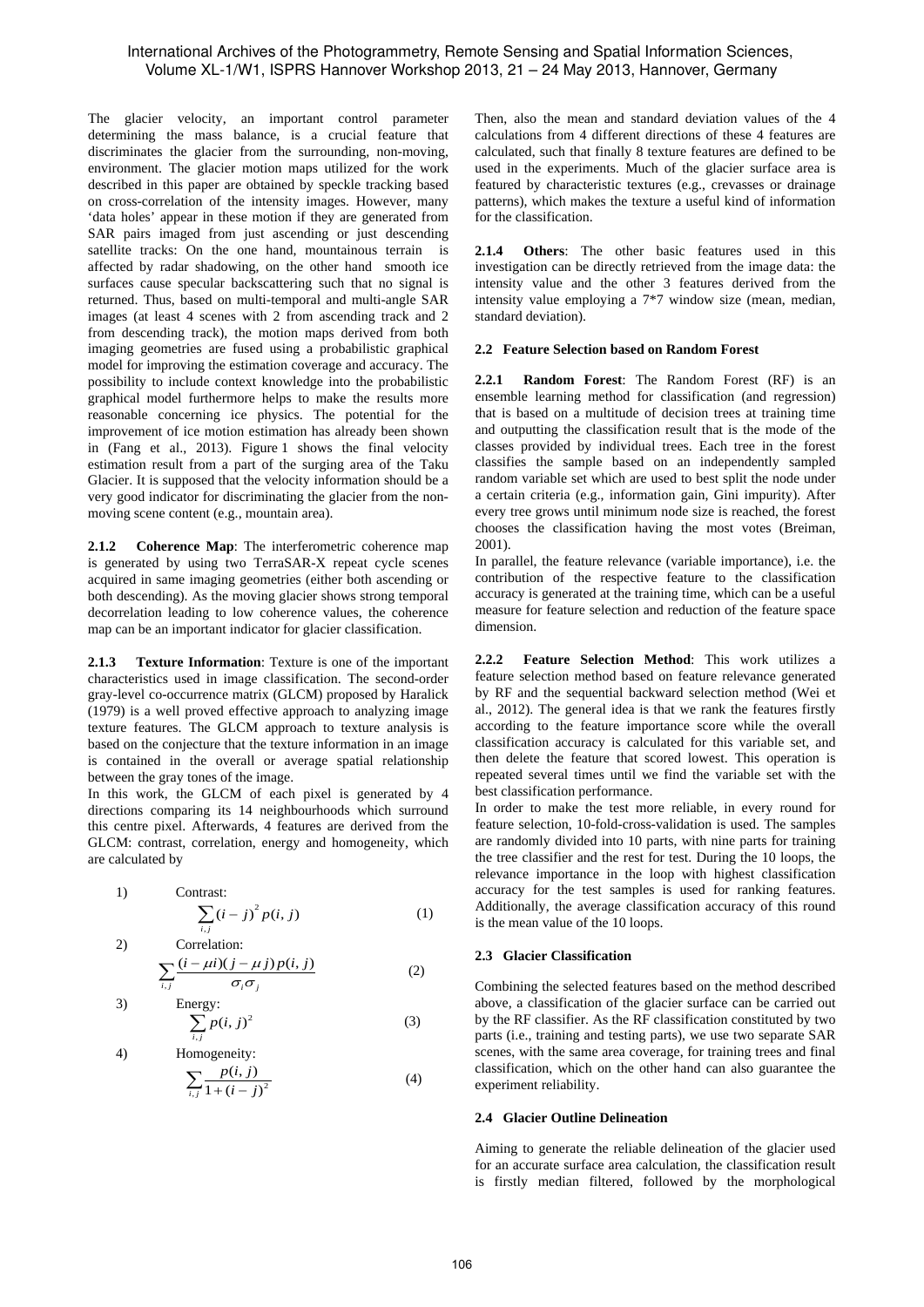operations closing and opening. Finally, the outline is detected by tracing the exterior boundary of the glacier area in the binary classification map.

### **2.5 Glacier Surface Area Calculation**

According to the glacier classification result, the glacier surface area surface area *A* can be roughly estimated easily by multiplying the number of correctly classified glacier pixels *N* with the pixel size:

$$
A = N * a * b \tag{5}
$$

where *a* and *b* are the pixel size in azimuth and range direction, respectively.

A more precise estimation of the glacier surface area can be achieved, based on the glacier outline detection result, using the Gauss method for area calculation:

$$
2A = \sum y_n \left( x_{n-1} - x_{n+1} \right) \tag{6}
$$

where  $x$  and  $y$  are the 2D positions of the points describing the border of the glacier.

## **3. STUDY AREA AND DATASETS**

The Juneau Icefield is a low-latitude glacier system of small scale located in southeast Alaska, and much research work has been carried out to study the glaciers located in this Icefield (McGee et al., 2007; Pelto et al., 2008). In this paper, the scenes of Juneau Icefield imaged by high resolution TerraSAR-X are applied for experiments. All the experimental works in this paper are based on 4 TerraSAR-X repeat cycle scenes acquired in stripmap mode from two different imaging geometries (ascending and descending). 2 scenes from ascending orbit are acquired with 11days interval, and the other 2 imaged from the descending orbit are complementarily used for reducing the "data holes" in the SAR scenes (see Table 1).

| Imaging<br>Mode | Acquisition<br><b>Start Time</b> | Incidence<br>Angle Min | Incidence<br>Angle Max | Pass<br>Direction |
|-----------------|----------------------------------|------------------------|------------------------|-------------------|
| <b>SM</b>       | $2009 - 07 -$<br>11T02:31:42     | 35,81                  | 38,79                  | ascending         |
| <b>SM</b>       | 2009-07-<br>22T02:31:43          | 35,80                  | 38,79                  | ascending         |
| <b>SM</b>       | $2009 - 06 -$<br>30T15:27:06     | 26,95                  | 30,57                  | descending        |
| <b>SM</b>       | 2009-08-<br>02T15:27:08          | 26,94                  | 30,57                  | descending        |

Table 1. TerraSAR-X data delineation used for experiment (SM-stripmap mode)

The TerraSAR-X Single Look Slant Range Complex (SSC) data used are firstly orthorectified and geocoded using precise available DEM data. The enhanced data have a ground resolution of 3m with pixel spacing of 1.5m in both azimuth and range direction. The processed SAR scenes used in this research are plotted on the ground truth area shown in Figure 2. Finally, one part of the Taku Glacier surging area marked by a yellow square box is cut aiming to test the method for delineating glacier surface addressed in the paper.

For the classification using the RF method, we use one of the ascending SAR images as the training data for tree model construction. Then, the trained tree model will be applied to the other ascending SAR image for classification.

The test scene of the Taku Glacier (marked by the yellow box in Fig. 2) used for classification is shown on the upper part of Fig. 3. The manually generated ground truth mask image is shown on the lower part. All in all, 4941038 pixels belong to the glacier, while 6455851 pixels belong to non-glacier areas.



Fig.2. Ground coverage of geo-coded SAR data plotted on an optical image of the scene. Red arrow: azimuth direction of ascending orbit; Green arrow: azimuth direction of descending orbit. In both tracks, TerraSAR-X is right looking. Yellow box: area used for experiment. (Underlying optical image ©2013 Google Earth)



Fig.3. Data used for classification test.

# **4. EXPERIMENT RESULTS**

#### **4.1 Generated Feature Set**

**4.1.1 Velocity Image**: Using the method described in section 2.1.1, the velocity image in the test area is estimated with a smoothness constraint, reasonably considering the glacier physics (Fig. 4). Furthermore, the motion value differences between glacier and its surrounding neighbourhoods are helpful for classification.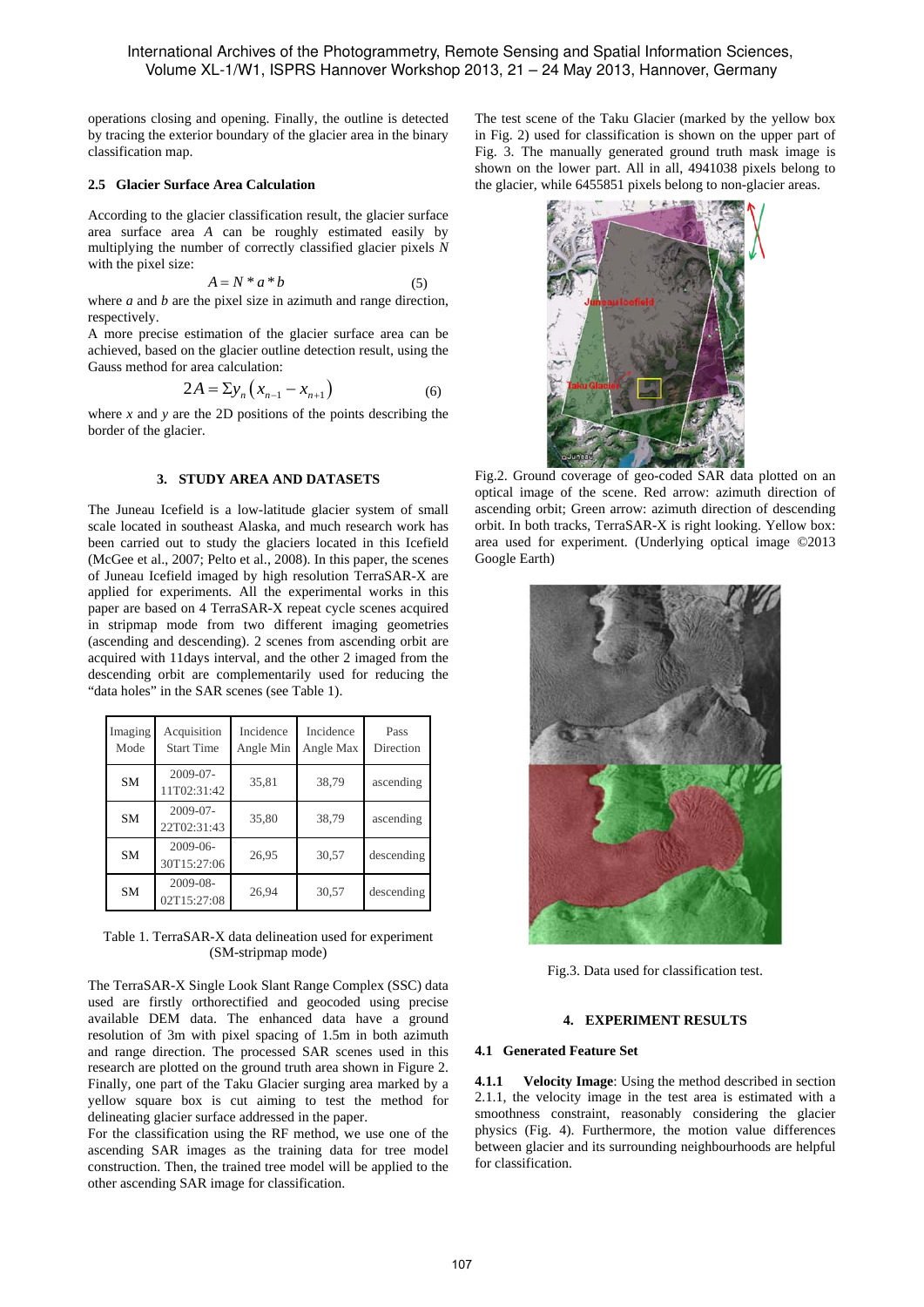International Archives of the Photogrammetry, Remote Sensing and Spatial Information Sciences, Volume XL-1/W1, ISPRS Hannover Workshop 2013, 21 – 24 May 2013, Hannover, Germany



Fig.4. Fused estimated glacier velocity map plotted on the gray scale SAR image.

**4.1.2 Coherence Map**: The coherence map generated from the ascending SAR pair from the datasets is show in Fig. 5. It was found that the glacier area shows relatively low coherence, appearing as black in the coherence map, whereas the surrounding mountainous area shows higher coherence. However, the water area also shows low coherence, making it a less useful indicator for the classification of glaciers.



Fig.5. Coherence map of one part of the outlet area of the Taku Glacier generated from two TerraSAR-X repeat cycle scenes with 11 days interval.

**4.1.3 Texture Information**: Figure 6 shows the mean values of the four features calculated from GLCM by (1)-(4) as described in section 2.1.3. The water area is recognised as dark area in contrast, while bright in energy and homogeneity, which is due to the fact that water areas don't show signal information in SAR images because of the specular backscattering. This is helpful for discriminating the glacier from the water area.

Additionally, the standard deviations of these four calculations from GLCM are shown in Fig. 7 as a complementary measurement.



Fig.6. Upper left: mean value of contrast. Upper right: mean value of correlation. Lower left: mean value of energy. Lower right: mean value of homogeneity.



Fig.7. Upper left: standard deviation of contrast. Upper right: standard deviation of correlation. Lower left: standard deviation of energy. Lower right: standard deviation of homogeneity

# **4.2 Feature Selection Result**

Based on the method described above, the original 14 features are processed, and finally a set with 11 features achieving 91.05% percent of classification accuracy is selected as the best choice. Figure 8 indicates the relationship between the number of features and the classification accuracy.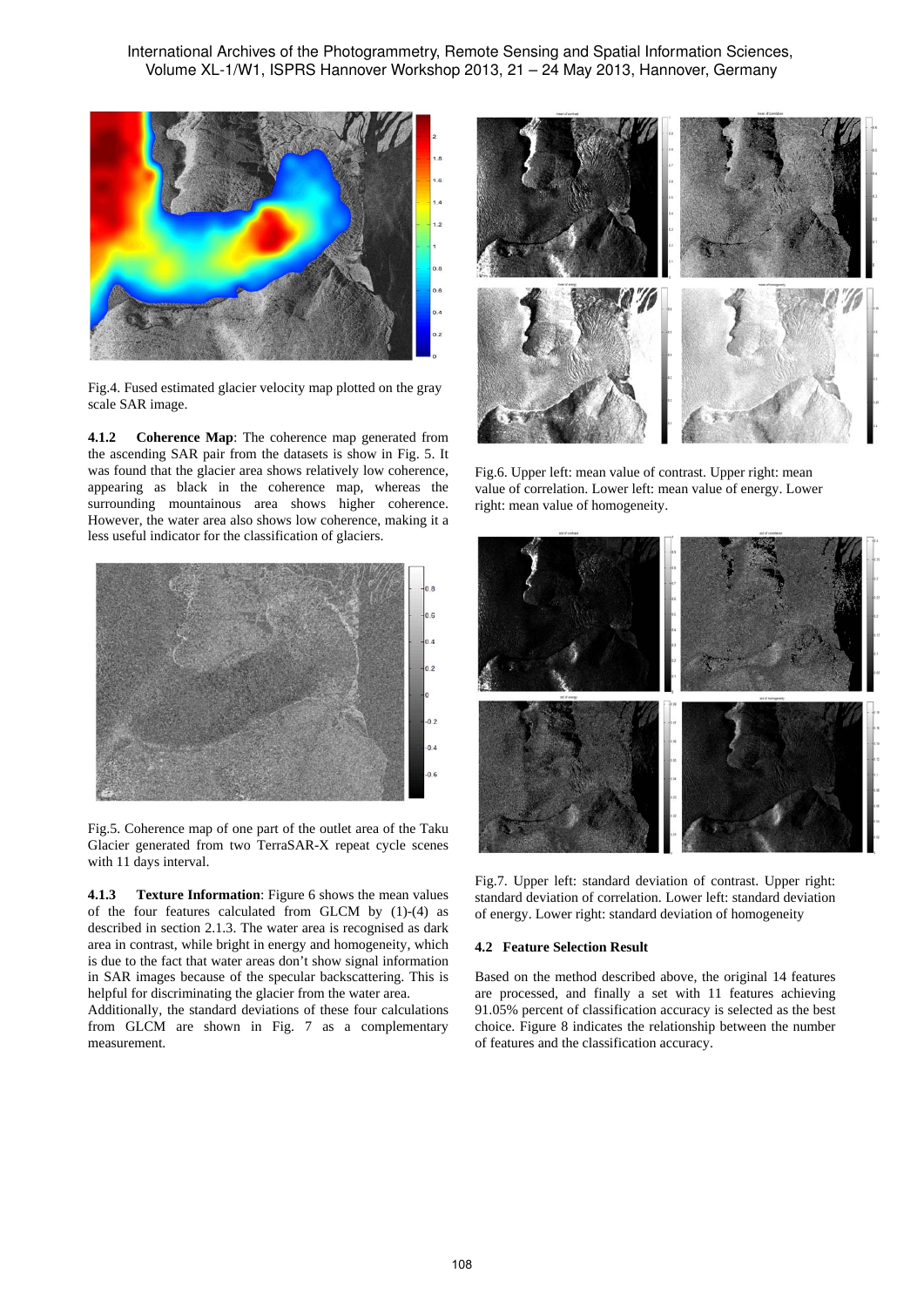

Fig.8. Relationship between classification accuracy and feature number

This eventually leads to the deletion of the 3 least-relevant features (i.e., the intensity value, standard deviation of correlation and energy of GLCM). The importance to the classification accuracy of the remaining 11 features is shown in the Fig. 9. The velocity information is the most important variable, with a rather high score, for classification in comparison to the others, confirming the hypothesis of section 2.1.1. The other features are almost comparably relevant scored far behind that of velocity. When only use the velocity as the feature for classification, the accuracy is 75.73%.



Fig.9. Feature relevance of the selected 11 features (Std: standard deviation, M: mean, Con: contrast, Cor: correlation, En: energy, Homo: homogeneity).

# **4.3 Glacier Classification Result**

Furthermore, based on the 11 selected features and the RF technique, a classification of the glacier surface is carried out with an overall accuracy of 93.72 percent achieved (Table. 2 and Fig. 10).

|                              | Glacier<br>(predicted) | Non-Glacier<br>(predicted) |  |  |  |
|------------------------------|------------------------|----------------------------|--|--|--|
| Glacier<br>(Actual)          | 92.68%                 | 7.32%                      |  |  |  |
| Non-Glacier<br>(Actual)      | 5.24%                  | 94.76%                     |  |  |  |
| Overall Accuracy = $93.72\%$ |                        |                            |  |  |  |

Table 2. Random Forest classification of glacier and non-glacier area



Fig. 10. The glacier surface classification result (red colour) plotted on the geo-coded gray scale SAR scene.

#### **4.4 Glacier Surface Outline**

Use the method mentioned in section 2.4, the outline of the glacier surface is generated and shown in figure 11.



Fig. 11. Glacier outline (yellow line) determination result plotted on the gray scale SAR image. Red box: glacier area failed to be classified.

#### **4.5 Glacier Surface Area**

Employing (5), we roughly obtain  $10.31 \text{km}^2$  as the first surface area estimation result. Then, according to (6) and the surface outline of section 4.4, the more accurate glacier area result is calculated as  $11.01 \text{km}^2$ . This result is much different from firstly calculation, which is probably because of the subpixel accuracy achieved by (6).

In order to compare with the ground truth, we plot the four corners of the test scene on optical image via Google earth and then delineate the borders of glacier manually, and the area estimation result is  $12.12 \text{km}^2$  (Fig. 12), which has  $9.16\%$ relative difference between the result calculated by our method. As the ice balance has been nearly stable for a long period (Pelto et al., 2008), the ground truth data acquired in summer 2010, one year later than our experiment data, is comparable. Then, the relative difference above indicates that the addressed method in this paper for glacier surface determination is effective.